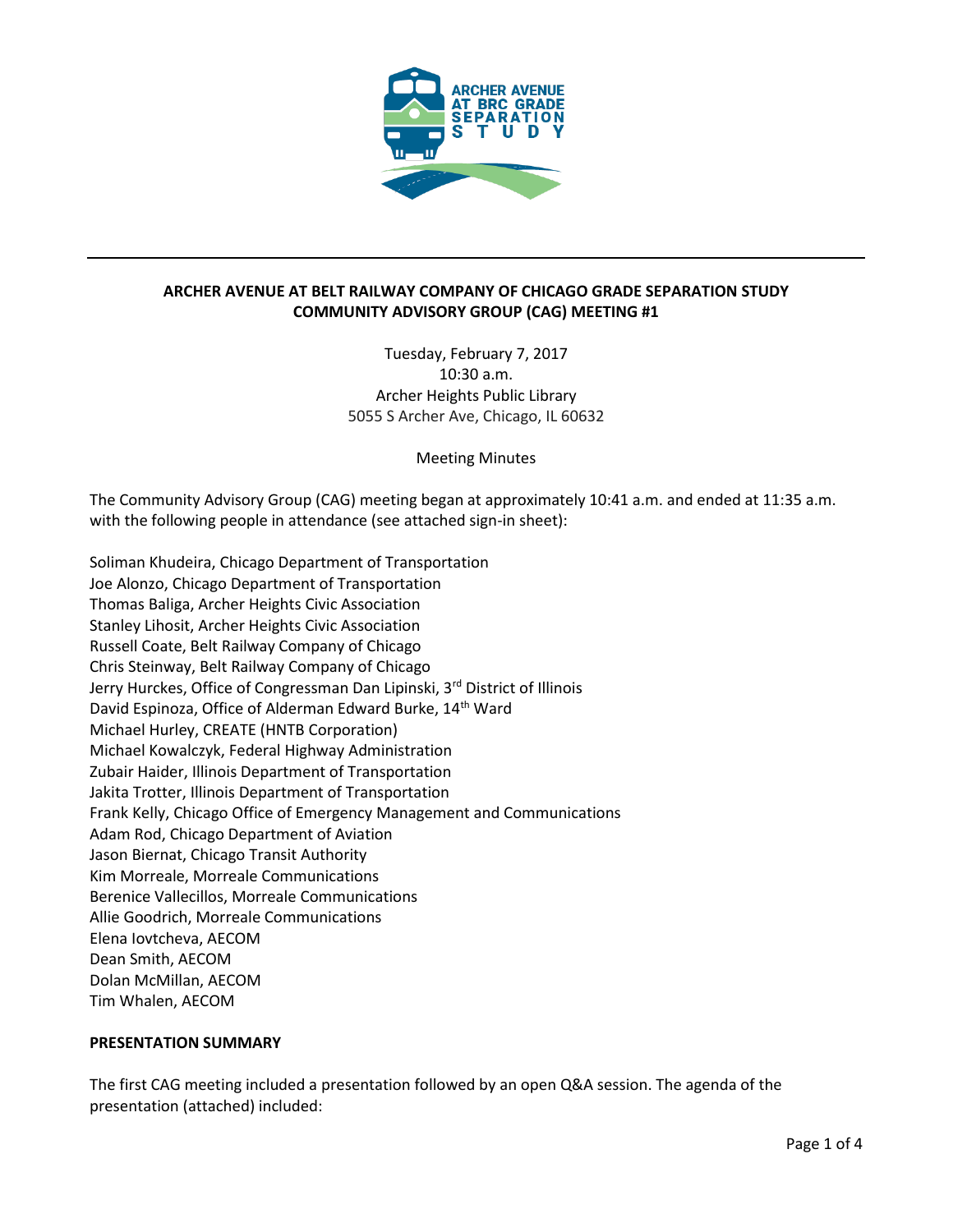

- Introductions Soliman Khudiera, CDOT
- Purpose of the CAG Meetings Berenice Vallecillos, Morreale Communications
- Overview of the Project Soliman Khudiera, CDOT
- CREATE Program Joe Alonzo, CDOT
- Stakeholder Involvement Process (2 hard copies present on site; otherwise available at [www.archerbrc.com\)](http://www.archerbrc.com/) - Berenice Vallecillos, Morreale Communications
- Community Advisory Group (CAG) Defined Berenice Vallecillos, Morreale Communications
- Project Details Timothy Whalen, AECOM
- Next Steps Berenice Vallecillos, Morreale Communications

# **MEETING SUMMARY**

#### The Presentation

- Berenice started with a safety moment and welcomed attendees to the meeting. The safety moment included directions to the restrooms and emergency exits, a tripping warning about loose outlet caps on the floor, and a tip about including an emergency contact on smartphones so that emergency responders may access this information from the lock screen should the need arise.
- Soliman then started the PowerPoint presentation and gave introductions of the project and the project team, and then overviewed the purpose of the CAG and the CAG meeting.
	- $\circ$  Soliman explained the project's status Currently the project is in the Phase I Preliminary Design stage. Should funding become available, the intention is to complete Phase II design and Phase III construction by the end of 2021. Phase II design and Phase III construction are currently not funded.
	- o Soliman also reviewed the options for a grade separation:
		- Road over railroad
		- Road under railroad
		- Railroad over road
		- Railroad under road
		- **"** "No-build" option
- Soliman also reviewed project benefits, such as improved safety, congestion and aesthetics, as well as easier access for emergency responders and economic benefits.
- Joe introduced the CREATE Program as part of the presentation
	- $\circ$  Joe discussed the history of CREATE and gave a summary of the completed and ongoing projects. Out of the total of 70 projects under the CREATE program, 28 projects are completed, 23 projects are in various design stages and 19 projects are not started.
- Soliman discussed the project process as part of the presentation, including the planning process and the applicable regulatory processes. Phase I design will collect project data, define the purpose and need of the project, identify the possible design options, evaluate these options and define the preferred alternate. Any potential ROW and easements take-offs will be also identified.
- Berenice overviewed the stakeholder involvement process, explaining what the Stakeholder Involvement Plan is, which stakeholders have been identified, the different phases of the involvement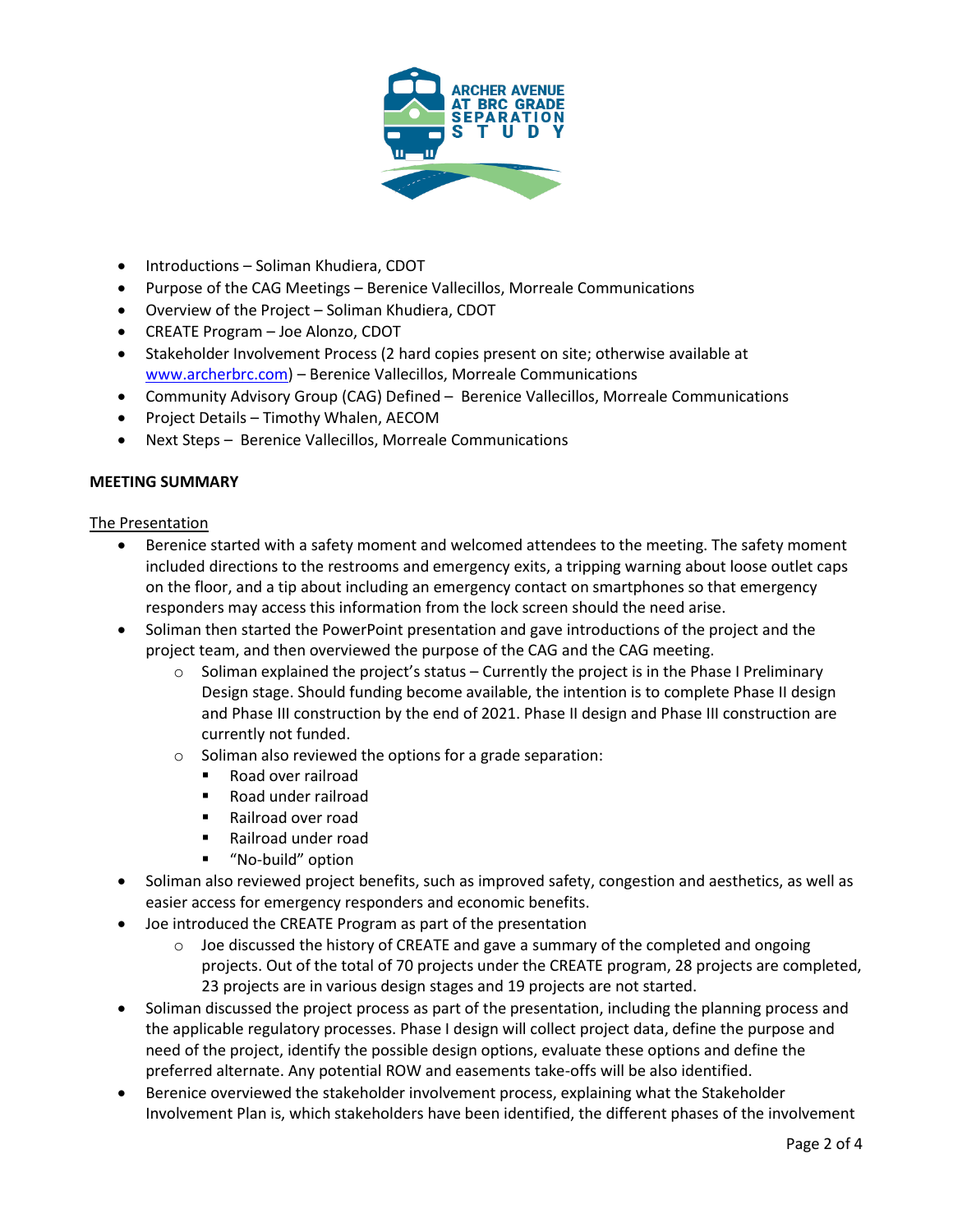

plan, and details about the CAG. She also provided information about the next two CAG meetings, which are scheduled for Tuesday, May 9, 2017 and Tuesday, July 11, 2017, both at 10:30 a.m.

- Tim covered the project details, including the existing traffic and delay data for the corridor, along with the projected 2040 traffic volume. The corridor is predicted to experience modest traffic growth, as it is currently a built-out urban environment. As a result, the project benefits would be realized immediately upon implementation. The characteristics and limits of the study were covered in conjunction with the operations of the Belt Railway Company (BRC). The crash data analysis was discussed, along with the likely causes of the various types of crashes – especially rear-end collisions in the vicinity of the at-grade crossing. The project benefits were summarized, and the key challenges that will impact the development of the alternatives were also discussed.
- The team fielded the following questions, and pointed to the project website Contact tab for further questions or concerns, should they arise after the meeting.

# Summary of Questions and Comments

- 1. As the CREATE Program lists projects as GS#'s (such as GS9 Grade Separation), a CAG member asked whether the number associated with the grade separation study denoted the order of construction or completion.
	- o Joe Alonzo replied that the numerical number did not indicate an order of construction or completion, and made no impact on when the different projects get constructed.
- 2. A representative of the Chicago Transit Authority (Jason Biernat) asked about maintenance of traffic and asked that the project team consider transit riders throughout the duration of the project.
	- $\circ$  Tim responded that the Phase I effort will include concept staging and Maintenance of Traffic (MOT) plan development. Additionally, detailed coordination with the involved agencies, including the CTA, will be performed during Phase II design to further develop the MOT plan to ensure that motorists, pedestrians, cyclists, and public transit users are safely facilitated through the entire duration of construction.
	- $\circ$  The project team may contact Jason Biernat with any questions related to the transit users.
- 3. Zubair Haider (IDOT) suggested that the Purpose and Need be presented at the next CAG meeting to help inform the development of the project alternatives.
	- $\circ$  The project team agreed to include that in the agenda for the second meeting on May 9<sup>th</sup>.
- 4. The Archer Heights Civic Association indicated that two projects are in process near the GS9 project area – the first mentioned involves a 1,000-car valet parking lot and restaurants at the southwest corner of Archer and Cicero avenues near Midway Airport, and the second involves two boutique hotels coming to 53<sup>rd</sup> Street and Cicero Avenue. A traffic signal is likely to be installed at this location as well.
	- $\circ$  A member of the project team asked the group member to keep the team apprised of the projects' progress.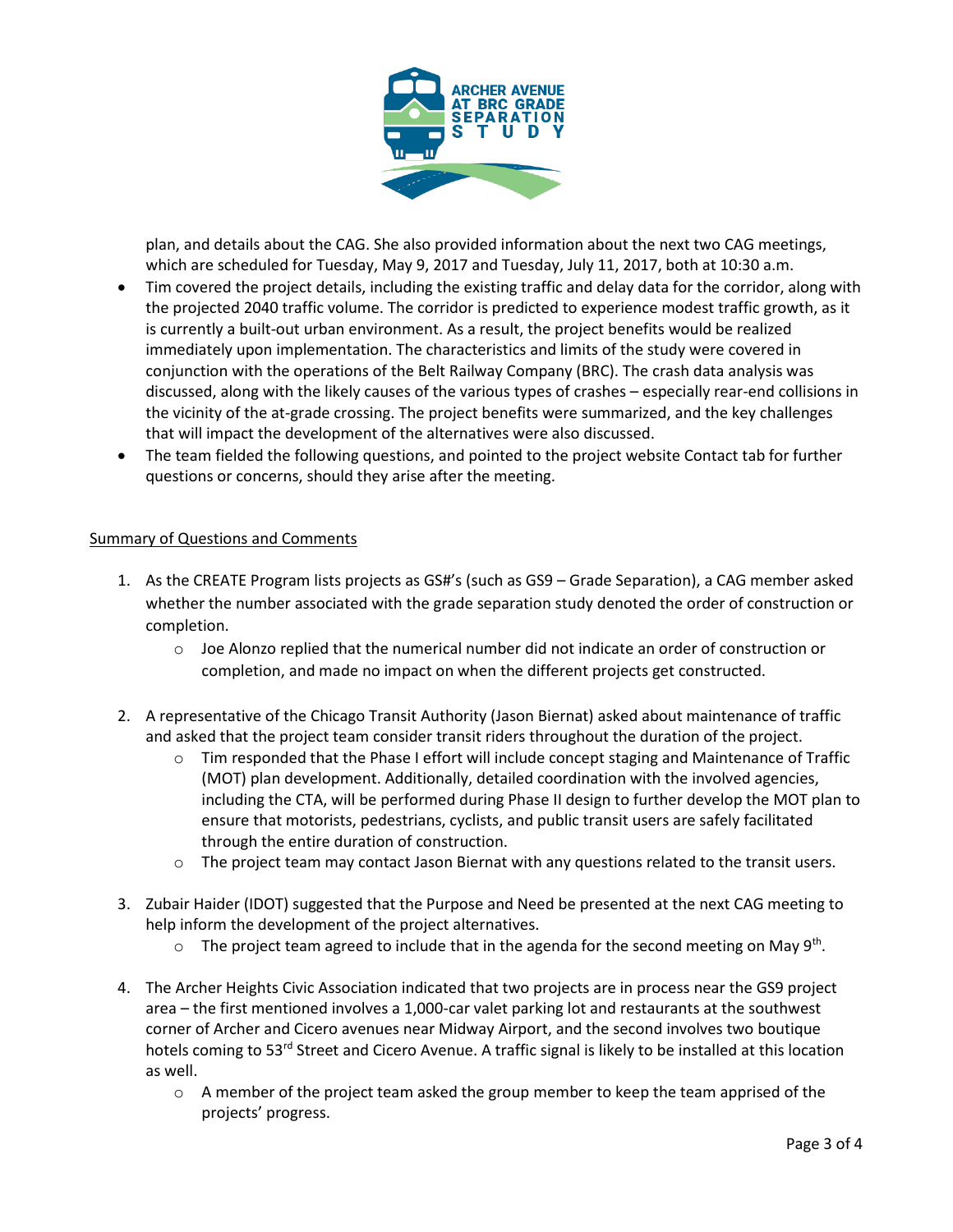

- 5. The Archer Heights Civic Association asked about the potential of losing access at Kolmar Avenue or Knox Avenue.
	- o Tim Whalen explained that the potential does exist for impacts to the existing cross streets and driveways within the project limits as a result of the potential grade changes to create the grade separation. As part of the next meeting, the CAG will be informed about the different design alternatives and their potential impacts on the property access, as well as where the new access points may be located. The team will coordinate any potential closures with the property owners and the CAG prior to finalizing the design.
- 6. It was mentioned that the Dolphin Cartage property is currently for sale. One of the potential buyers is intending to use it for Midway Airport shuttle parking. Also, the former Bobak's property at the southwest corner of the RR crossing and Archer Avenue has a new owner – El Cubano Wholesale Meats`. The business will start operations on February 8, 2017.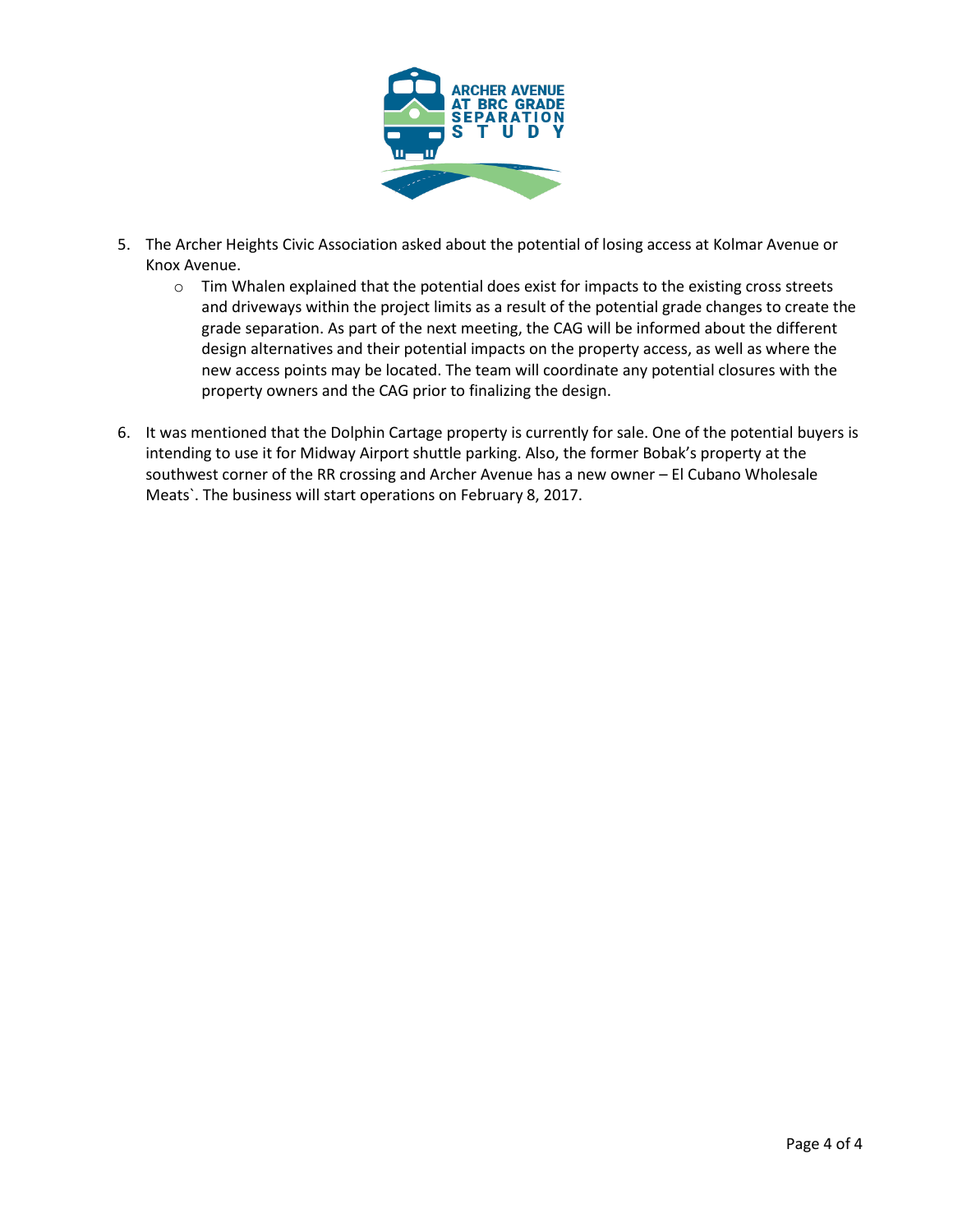| <b>COMMUNITY</b><br><b>VISORY MEETING</b><br>TUESDAY, FEBRUARY 7, 2017<br>10:30 A.M. - 12:00 P.M.<br><b>ARCHER HEIGHTS PUBLIC LIBRARY</b><br>5055 S ARCHER AVE   CHICAGO, IL 60632 | АТ<br>SE<br>S                                                        | ARCHER AVENUE<br><b>BRC GRA</b>                      | www.archerBRC.com<br>HER AVENUE AT<br><b>RAILWAY CO</b><br><b>GRADE SEPARATION STUDY - GS9</b><br><b>SIGN-IN SHEE</b> |
|------------------------------------------------------------------------------------------------------------------------------------------------------------------------------------|----------------------------------------------------------------------|------------------------------------------------------|-----------------------------------------------------------------------------------------------------------------------|
| Legn Smith                                                                                                                                                                         | ORGANIZATION                                                         | FRANK-REUSE CHYDECHRAGO.ORG 3127469238               |                                                                                                                       |
| Engineer                                                                                                                                                                           | AECOM<br><b>ORGANIZATION</b>                                         | dern, smith oa @ 98 com. com<br><b>EMAIL ADDRESS</b> | $312 - 296 - 7648$<br>PHONE NUMBER                                                                                    |
| LAHALER<br>TIMOTHY<br>P201. Nar                                                                                                                                                    | AECOUL                                                               | t m. wholene accom.com                               | $312 - 373 - 6736$                                                                                                    |
|                                                                                                                                                                                    | <b>ORGANIZATION</b>                                                  | <b>EMAIL ADDRESS</b>                                 | PHONE NUMBER                                                                                                          |
| IOUTCHEVA PEPUTY PM<br>NAME<br>TITLE                                                                                                                                               | AECOM<br><b>ORGANIZATION</b>                                         | elene. ioutcheve@eecom. com<br><b>EMAIL ADDRESS</b>  | $312 - 373 - 6600$<br>PHONE NUMBER                                                                                    |
| Tim Morreale<br>Tresident                                                                                                                                                          | Morreals<br>envir                                                    | Kmorreale Cmorreale Comm. Com                        | $847 - 401 - 8564$<br>PHONE NUMBE                                                                                     |
| Elgineer<br>tarder<br>Held                                                                                                                                                         | IDOT-BLRS                                                            | Zubair. haider@illing's.gov                          | 84<br>$05 - 4206$                                                                                                     |
| Engriser/DPM<br>$2^{N}$ llan.                                                                                                                                                      | ORGANIZATION<br>$15$ Com                                             | dolammentillana accom.com                            | PHONE NUMBER<br>$912504$ 225                                                                                          |
| NAME<br>TITLE<br>A H C A<br>$\circ$ , +                                                                                                                                            | <b>ORGANIZATION</b>                                                  | <b>EMAIL ADDRESS</b><br>$STL_1HOT1TQAD.$             | PHONE NUMBER                                                                                                          |
|                                                                                                                                                                                    | <b>ORGANIZATION</b>                                                  |                                                      | PHONE NUMBER                                                                                                          |
| ADAM ROD<br>TITLE                                                                                                                                                                  | PUMMUNIC ROMINISTARTOR CHILLED DOT OF AVIORIN<br><b>ORGANIZATION</b> | ARUP e OHALG.COM<br><b>EMAIL ADDRESS</b>             | $773 - 894 - 690$<br>PHONE NLIMBER                                                                                    |
| OM PALIGR<br>KRES                                                                                                                                                                  | Aster                                                                | SALGA@ABL.CUR                                        | 723-843-2132                                                                                                          |
|                                                                                                                                                                                    | <b>ORGANIZATION</b><br>$R_{\text{A}I}$                               | EMAIL ADDRESS<br>$\theta$                            | PHONE NUMBER<br>312-448 8220                                                                                          |
|                                                                                                                                                                                    |                                                                      | EMAILADDRESS                                         |                                                                                                                       |
| 50,002                                                                                                                                                                             | <b>ORGANIZATION</b>                                                  | OSD<br><b>EMAIL ADDRESS</b>                          | $773 - 971 - 1979$                                                                                                    |
| CREATE<br>CDE31                                                                                                                                                                    |                                                                      | (Aroschicago.org                                     |                                                                                                                       |